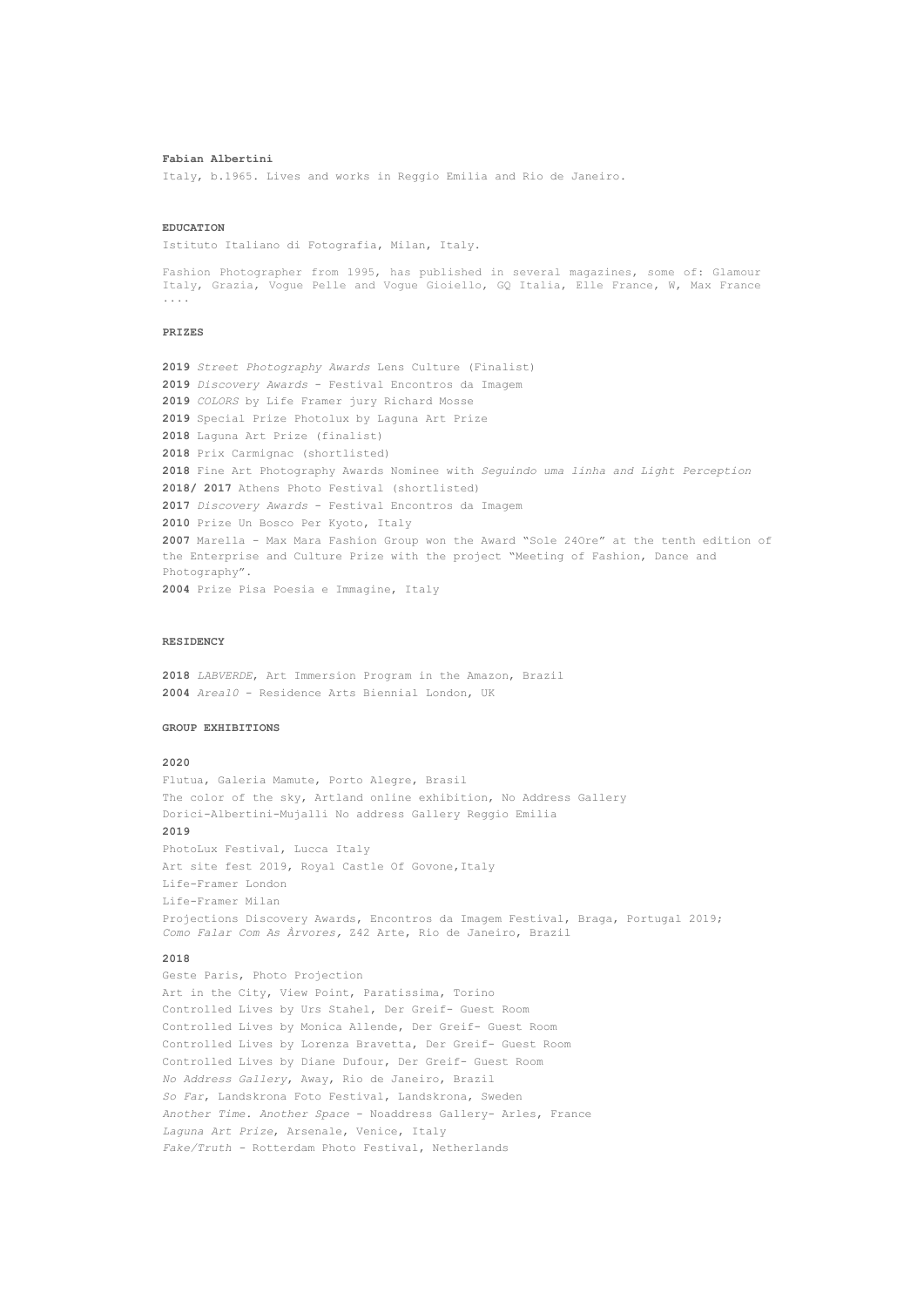## **2017**

```
Winter Exhibition, LensCulture
NoPhoto, Paratissima, Torino, Italy.
Projections Discovery Awards - Festival Encontros da Imagem, Braga, Portugal.
Swipe, Baby Swipe - Tal Gallery - Cidadela Art District, Cascais, Portugal.
2015
EFÍGIE - Ateliê da Imagem Gallery, Rio de Janeiro, Brazil.
SER CARIOCA DA GEMA - Solar Grandjean de Montigny, PUC - Rio de Janeiro, Brazil.
2012
Art Takes Times Square - Electronic billboards Exhibition, See Me - New York, US.
Verão Carioca - Galeria da Gávea, Rio de Janeiro, Brazil.
2011
Lo Stato dell'Arte nel 150º dell´ Unita d' Italia - 54ª Venice Biennial Arsenale, 
Padiglione
Italia, Venice, Italy.
Ama+zônia - Italian Embassy, Brasilia, Brazil.
BEA - Brazilian Endowment for the Arts - New York, EUA.
2010
Fotoativa - São Paulo and Belém, Brazil.
2008
Ponto de Vista - DASLU Gallery, São Paulo, Brazil.
2007
Silent Music - Maison et Objet Paris, France.
 2006
Fabian e Mapplethorpe a confronto - La Spina Gallery - Pisa, Italy.
Nano Expo - Rio de Janeiro, São Paulo and Belo Horizonte, Brazil.
Nano Expo - Bogotá, Colombia.
 2005
Performance Video - MAC - Museum of contemporary art - Niteroi, Brazil.
2004
Area10 - Residence Arts Biennial London, UK.
Purifying Process - Performance video with Gabriela Maciel, Domotov Festival, 
Sapporo, Japan.
Eletrolise - Performance video with Gabriela Maciel and Marquinhos Mescita, Atelie da 
Imagem,
Rio de Janeiro, Brazil.
Mostra o seu que eu mostro o Meu - Casa França Brasil, Rio de Janeiro, Brazil.
2003
Foto Rio - Biennial of Photography, Anita Schwartz Gallery,Rio de Janeiro, Brazil.
1998
Rumors - organized by Comune di Milano and Regione Lombardia, Milan, Italy.
1996
Emergency - Via della Spiga, Milan, Italy.
1994
Director of photography "Maya's play" movie, presented by Festival del cinema, 
Firenze, Italy.
```
### **SOLO EXHIBITIONS**

#### **2020**

Seguindo uma linha, Galerie Palü, Pontresina, Switzerland Molin Corvo Galerie, Paris, France "Beyond Seeing" PHOTAUMNALES 17°edition, Controlled Lives, Le Quadrilatère-Beauvais, France X, Galerie Palü, Zurich, Switzerland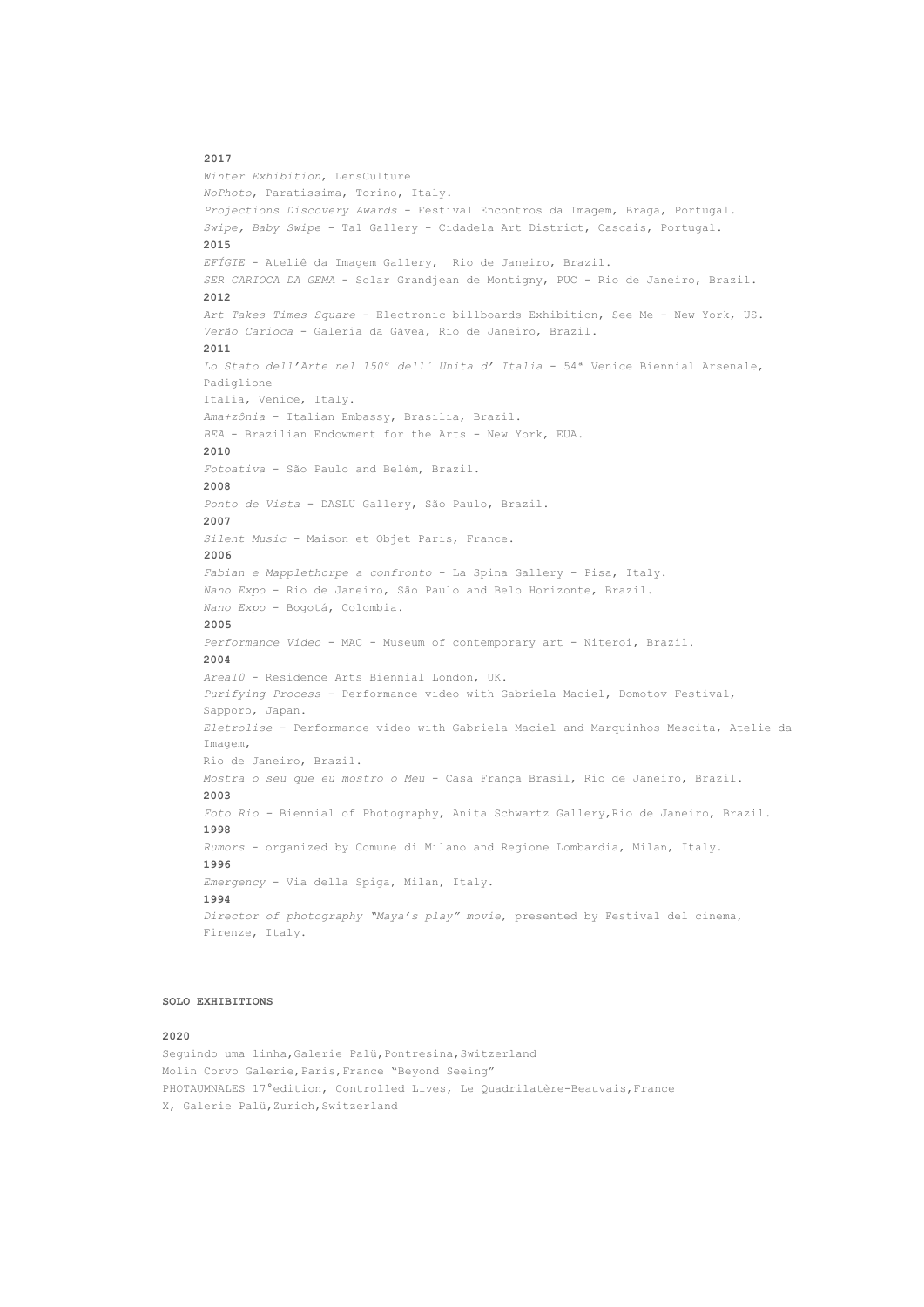#### **2019**

*De Finibus Terrae: Xylella Landscape* with Bruna Rotunno,Emilio Colombo Gallery,European Parliament of Strasbourg, France *Lines,* No Address Gallery, Champorchair (AO)*,* Italy Linee, Nuvole Arte Contemporanea Gallery, Montesarchio (BN), Italy

## **2018**

*Light Perception, No Address Gallery* + Fai, Palazzo Tirelli, Reggio Emilia, Italy *Controlled Lives -* EX Macello Space, Circuito OFF Fotografia Europea, Montecchio Emilia, Ttaly

## **2017**

*Get Los*t - Tal Gallery - Cidadela Art District, Cascais, Portugal. *No Identity* - video, Teatro Ciro Menotti, Milano, Italy. *Paessaggio Impercettibile* - Casa Cavezzi, Montecchio Emilia, Italy. *Bianco Deserto* – Circuito OFF Fotografia Europea, Spazio Via Dei Due Gobbi Tre – Reggio Emilia, Italy.

# **2016**

*Ballet Carmen K* - with Artemis Danza/Monica Casadei and Orchestra Sinfonica (GeorgesBizet) scene with photographs and video Comunale Theatre of Bologna, Italy (until now).

# **2015**

*Rio Arte Corpo Movimento* -FotoRio Biennial, Sala Baden Powell, Rio de Janeiro, Brazil.

#### **2013**

*Ballet La Doppia Notte* - with Artemis Danza/Monica Casadei and Orchestra Sinfonica for Verdi and Wagner bicentenary, scene with photographs and video - Comunale Theatre of Bologna - Italy (until now). *Orchids* - Fotografia Europea Circuito Off, Reggio Emilia, Italy.

#### **2012**

*10 years Retrospective* - 30° Fotofestival Castle of Montecchio Emilia, Montecchio Emilia, Italy. *Ama+zônia* - Sofitel, Rio de Janeiro, Brazil. *Ama+zônia* - Esther Giobbi, São Paulo, Brazil.

## **2011**

*Ama+zônia* - Corpos da Natureza", FotoRio Biennial,CCJF – Centro Cultural da Justiça Federal, Rio de Janeiro, Brazil. *Corpi* - Kulay-Diwa, Manila, Phillipines.

# **2009**

*Simplesmente eu, Clarice Lispector* - with Beth Goulart, scene with photographs and video, Brasilia, São Paulo and Rio de Janeiro, Brazil (until now). *Eye* - Via dei Gonzaga, Reggio Emilia, Italy. **2008** *Eye* - Le Chatêlet Theater, Paris, France. *Eye* - Festival International of Literature, Mantova, Italy. *Eye* - Fotografia Europea, Bonioni Arte Gallery, Reggio Emilia, Italy. *Silent Music* - Salone Del Mobile, Milan, Italy. *Silent Music* - Agnus Dei Gallery, Belo Horizonte, Brazil. *Silent Music* - Casa da Bola, São Paulo, Brazil. *Eye* - Theater Ponchielli, Cremona, Italy.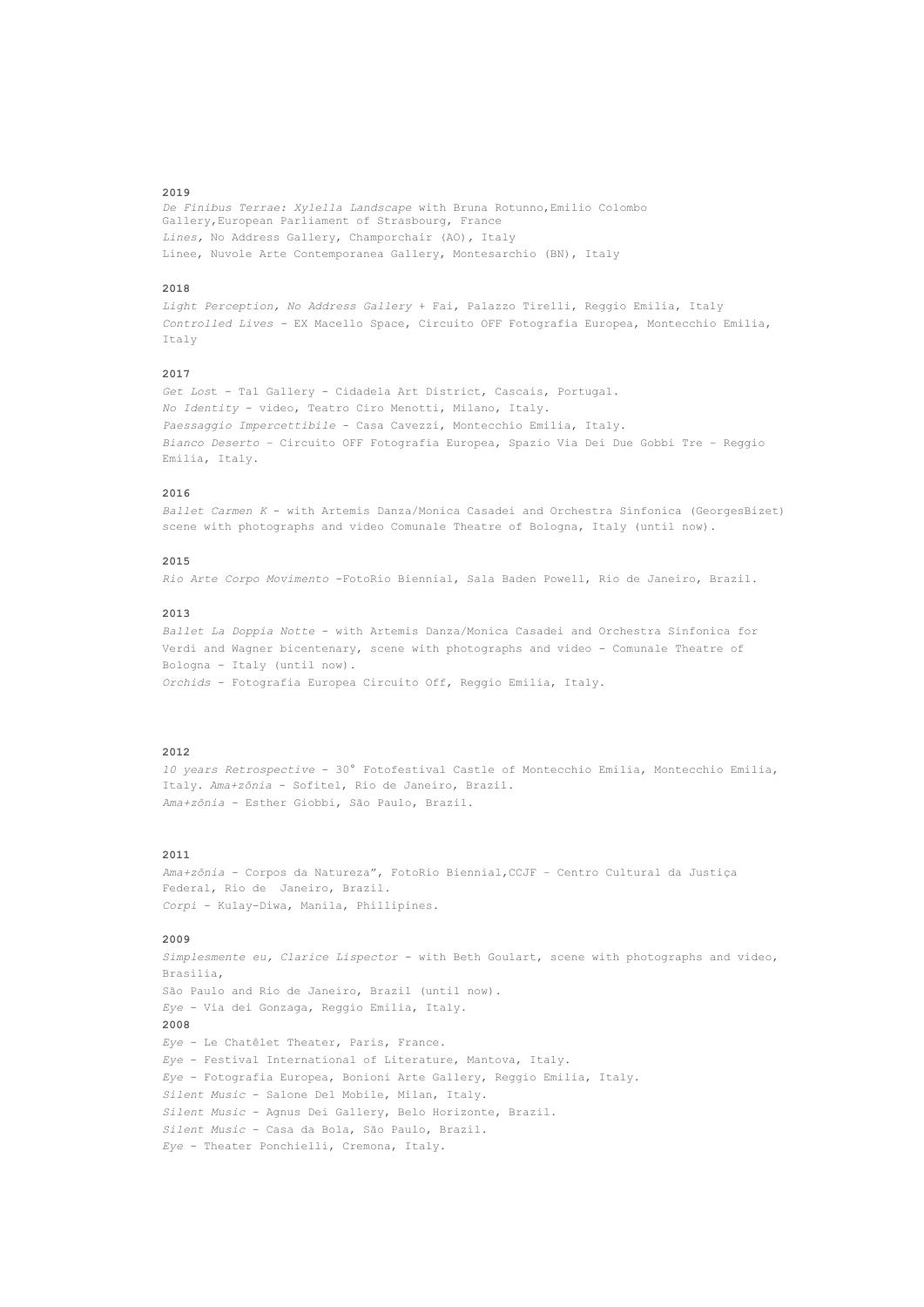#### **2007**

*Corpos Líquidos* - Ateliê da Imagem Gallery, Rio de Janeiro, Brazil. *Eye* - Degli Arcimboldi Theater, Milan, Italy. *Eye* - Municipal São Luiz Theater, Lisbon, Portugal. *Eye* - Towol Theater, SI Dance Festival, Seoul, South Korea. *Eye* - Duse Theater, Bologna, Italy. *Eye* - Theater Wolubilis, Brussels, Belgium.

# **2006**

*Corpos* - Mônica Filgueiras Art Gallery, São Paulo, Brazil. *Eye* - IM Pfalzbsu Theater, Ludwigshafen, Germany. *Eye* - IM Forum Theater, Ludwigsburg, Germany. *Eye* - Lucent Dans Theater, Haia, Netherland. *Eye* - Comunale Theater, Modena, Italy. *Eye* - Vittorio Emanuele Gallery Max Mara, Rome, Italy. *Moto Sospeso* - Casa Cini, Ferrara, Italy. *Corpi all' Infinito* - Max Mara Gallery, Barcelona, Spain.

# **2005**

*Corpi all'Infinito* - RED Festival Theater, Reggio Emilia, Italy. *Corpos* - FOTORio Anita Schwartz Gallery, Rio de Janeiro, Brazil. *Corpi all' Infinito* - Festival International of Literature - Mantova, Italy. *Corpi all' Infinito* - Theater Due - Parma, Italy.

# **2004**

Poesia del Corpo - Brera Gallery, Milan, Italy. *Silent Music* - Orvieto Fotografia Festival at Palazzo dei Sette - Orvieto, Italy. *Silent Music* - La Torre Gallery - Pisa, Italy.

#### **2003**

*Silent Music* - Bergamo, Italy. *Silent Music* - Chiostri della Ghiara - Reggio Emilia, Italy

#### **2002**

*Silent Music* - 20º Fotofestival Castle of Montecchio Emilia, Italy. *Nude look, Il corpo e la Moda* - Montecchio Emilia, Italy.

### **2000**

*Silent Music* - Milan, Italy. *The Documentary* - Milan, Italy.

## **SELECTED PRESS + INTERVIEWS**

**2020** FRENCH magazine.

## **2018**

*Aint-Bad,* Seguindo uma Linha by Nicole Hawkins *Latent Image Magazine,* issue 13, Seguindo uma Linha [following a line] *PHMUSEUM, S*tory of the week**,** Controlled Lives by Laurence Cornet

# **2016**  *Doc! Photo Magazine,* issue 38 talks interview

**CATALOGUES**